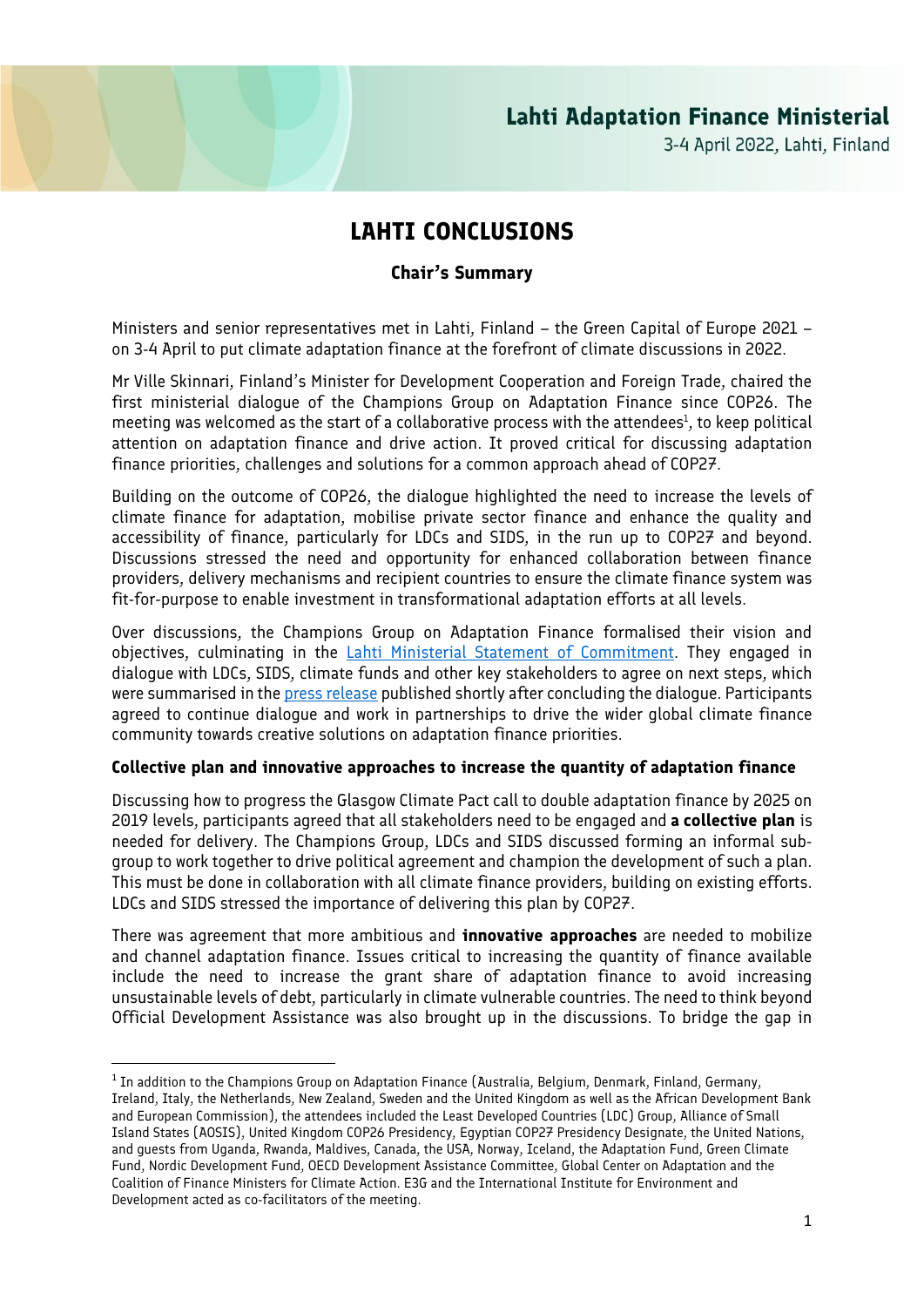adaptation needs, which are estimated to reach up to \$300bn per year in developing countries by 2030, finance flows need to come from variety of sources.

There was support from participants on the need to **mobilise the private sector** for adaptation. SIDS stressed that mobilising adaptation finance from the private sector is important but needs to consider the contexts of climate vulnerable countries, including the small size of economies, perceptions of high country risk as well as climate risks, which may hinder private sector interest. Often investment in adaptation is avoiding losses rather than providing returns. Funds gave examples how they are investing in innovation in adaptation and through cooperation have been able to scale up successful concepts. Finnish private sector representative, Vaisala, highlighted how cooperation between academia, private sector and government supports private sector involvement in the field of meteorology.

Participants raised that **political leadership** is needed to deliver adaptation finance commitments. One of the aims of the Champions Group is to bring other countries along, "make everyone a champion for adaptation finance", as stated by Kitty van der Heijden, Vice Minister for International Cooperation at the Ministry of Foreign Affairs, Netherlands.

#### **Easier access to adaptation finance required**

Participants acknowledged the challenges to accessing climate finance as a major issue to address. Application procedures are considered cumbersome and lengthy by many LDCs and SIDS, requiring significant upfront investment. Sufficient resources are required for designing projects, and capacity in this regard needs to be built and kept. Practical ideas were put forward, such as **simplifying and harmonising application processes** of climate funds and sharing successful practices. Participants advocated **moving beyond project by project approvals**, and instead supporting nationally owned programmatic approaches through aggregating platforms for financing, where Rwanda's representative raised the example of their Green Fund.

LDCs, SIDS and the Champions Group in particular agreed to collaborate together to better understand the issues and make progress towards solutions, including linking in to the **Taskforce on Access to Climate Finance** and using positions on boards and committees of multilateral development banks and funds to advocate for better access.

SIDS representatives particularly highlighted the challenges some higher-income SIDS have in accessing climate finance due to the eligibility criteria, and urging funders to move towards the use of **multidimensional vulnerability criteria** for concessional finance, beyond simply a focus on Gross National Income. The Champions Group, OECD DAC and LDCs and SIDS proposed to have an urgent follow up discussion on this issue.

## **Transparency, capacity building and cooperation to boost quality of adaptation finance**

Champions Group representatives, LDCs and SIDS reiterated the importance of strengthening the **transparency of climate finance** to know if funding is reaching the most vulnerable. Improved transparency from donors, intermediaries and recipients is critical for building trust and enhancing accountability. LDCs and SIDS urged the Champions Group to include transparency as a priority within their work plan, and offered to work closely with them and the OECD DAC on strengthening transparency arrangements and implementing the **DAC Declaration on Climate the** [Environment and Biodiversity.](https://www.oecd.org/dac/development-assistance-committee/dac-declaration-climate-change-cop26.pdf)

Participants stressed the need to better **connect climate and finance portfolios** within governments in discussion with the [Coalition of Finance Ministers for Climate Action](https://www.financeministersforclimate.org/) – a Finnish and Indonesia led coalition of 71 member countries that strives for integrating climate aspects as an integral part into economic and finance policy. Participants raised the importance of **mainstreaming climate impacts and risks into macroeconomic planning** and modelling economic scenarios, and ensuring long term climate strategies consider economic opportunities.